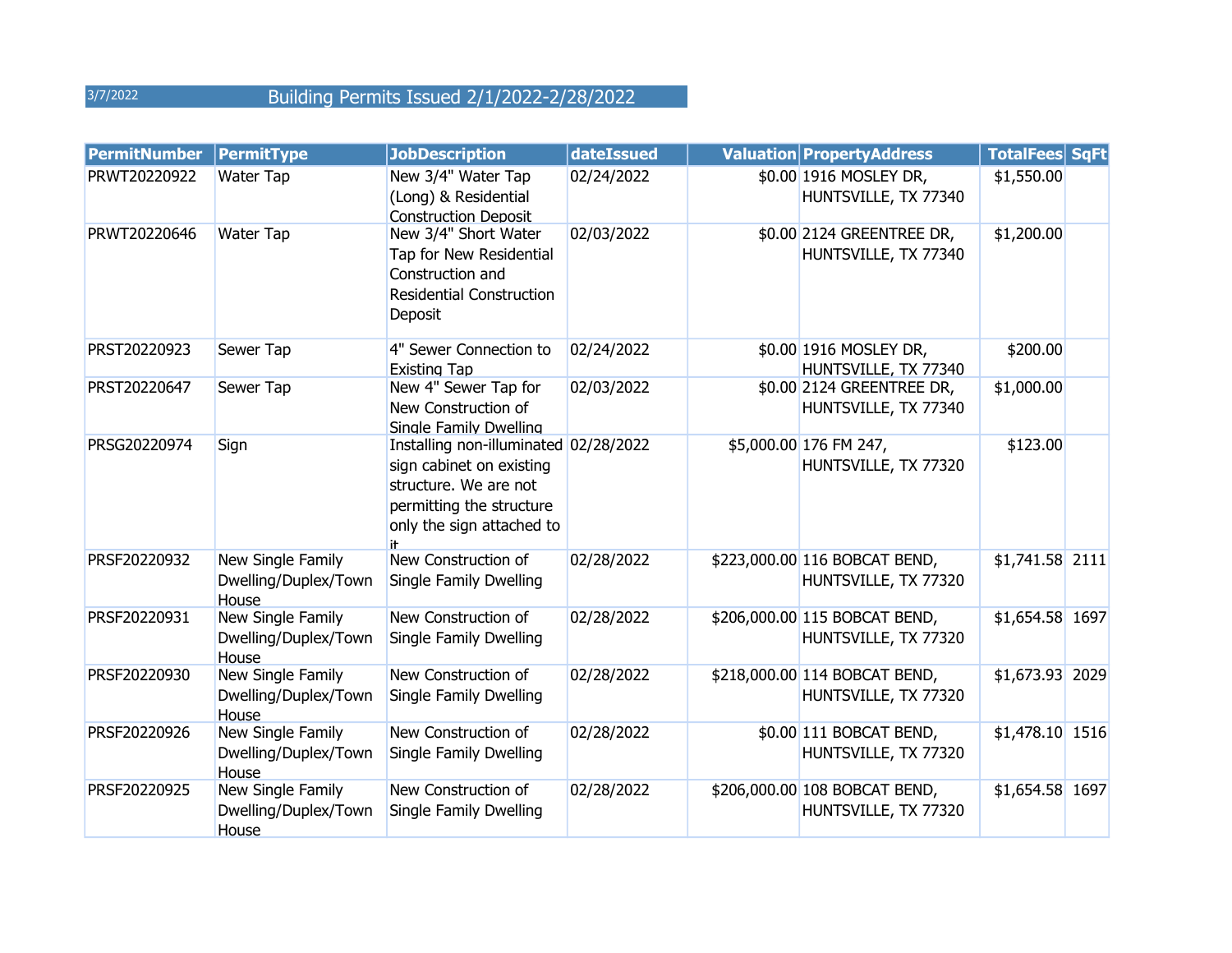| PRSF20220924 | New Single Family<br>Dwelling/Duplex/Town<br>House | New Construction of<br>Single Family Dwelling | 02/28/2022 | \$215,000.00 107 BOBCAT BEND,<br>HUNTSVILLE, TX 77320   | \$1,723.43 2089 |  |
|--------------|----------------------------------------------------|-----------------------------------------------|------------|---------------------------------------------------------|-----------------|--|
| PRSF20220921 | New Single Family<br>Dwelling/Duplex/Town<br>House | New Construction of<br>Single Family Dwelling | 02/28/2022 | \$0.00 106 BOBCAT BEND,<br>HUNTSVILLE, TX 77320         | \$1,478.10 1516 |  |
| PRSF20220920 | New Single Family<br>Dwelling/Duplex/Town<br>House | New Construction of<br>Single Family Dwelling | 02/28/2022 | \$223,000.00 105 BOBCAT BEND,<br>HUNTSVILLE, TX 77320   | \$1,741.58 2111 |  |
| PRSF20220851 | New Single Family<br>Dwelling/Duplex/Town<br>House | New Construction of<br>Single Family Dwelling | 02/21/2022 | \$133,705.00 320 BLUE CRANE ST,<br>HUNTSVILLE, TX 77320 | \$1,676.40 2032 |  |
| PRSF20220850 | New Single Family<br>Dwelling/Duplex/Town<br>House | New Construction of<br>Single Family Dwelling | 02/21/2022 | \$109,670.00 313 BLUE CRANE ST,<br>HUNTSVILLE, TX 77320 | \$1,542.45 1582 |  |
| PRSF20220849 | New Single Family<br>Dwelling/Duplex/Town<br>House | New Construction of<br>Single Family Dwelling | 02/21/2022 | \$99,605.00 311 BLUE CRANE ST,<br>HUNTSVILLE, TX 77320  | \$1,365.00 1400 |  |
| PRSF20220848 | New Single Family<br>Dwelling/Duplex/Town<br>House | New Construction of<br>Single Family Dwelling | 02/21/2022 | \$127,050.00 309 BLUE CRANE ST,<br>HUNTSVILLE, TX 77320 | \$1,829.10 1876 |  |
| PRSF20220847 | New Single Family<br>Dwelling/Duplex/Town<br>House | New Construction of<br>Single Family Dwelling | 02/21/2022 | \$99,605.00 210 ELK RUN LN,<br>HUNTSVILLE, TX 77320     | \$1,365.00 1400 |  |
| PRSF20220839 | New Single Family<br>Dwelling/Duplex/Town<br>House | New Construction of<br>Single Family Dwelling | 02/21/2022 | \$94,435.00 208 ELK RUN LN,<br>HUNTSVILLE, TX 77320     | \$1,268.48 1301 |  |
| PRSF20220837 | New Single Family<br>Dwelling/Duplex/Town<br>House | New Construction of<br>Single Family Dwelling | 02/21/2022 | \$99,220.00 206 ELK RUN LN,<br>HUNTSVILLE, TX 77320     | \$1,349.40 1384 |  |
| PRSF20220835 | New Single Family<br>Dwelling/Duplex/Town<br>House | New Construction of<br>Single Family Dwelling | 02/21/2022 | \$114,565.00 204 ELK RUN LN,<br>HUNTSVILLE, TX 77320    | \$1,629.23 1671 |  |
| PRSF20220834 | New Single Family<br>Dwelling/Duplex/Town<br>House | New Construction of<br>Single Family Dwelling | 02/21/2022 | \$99,605.00 202 ELK RUN LN,<br>HUNTSVILLE, TX 77320     | \$1,365.00 1400 |  |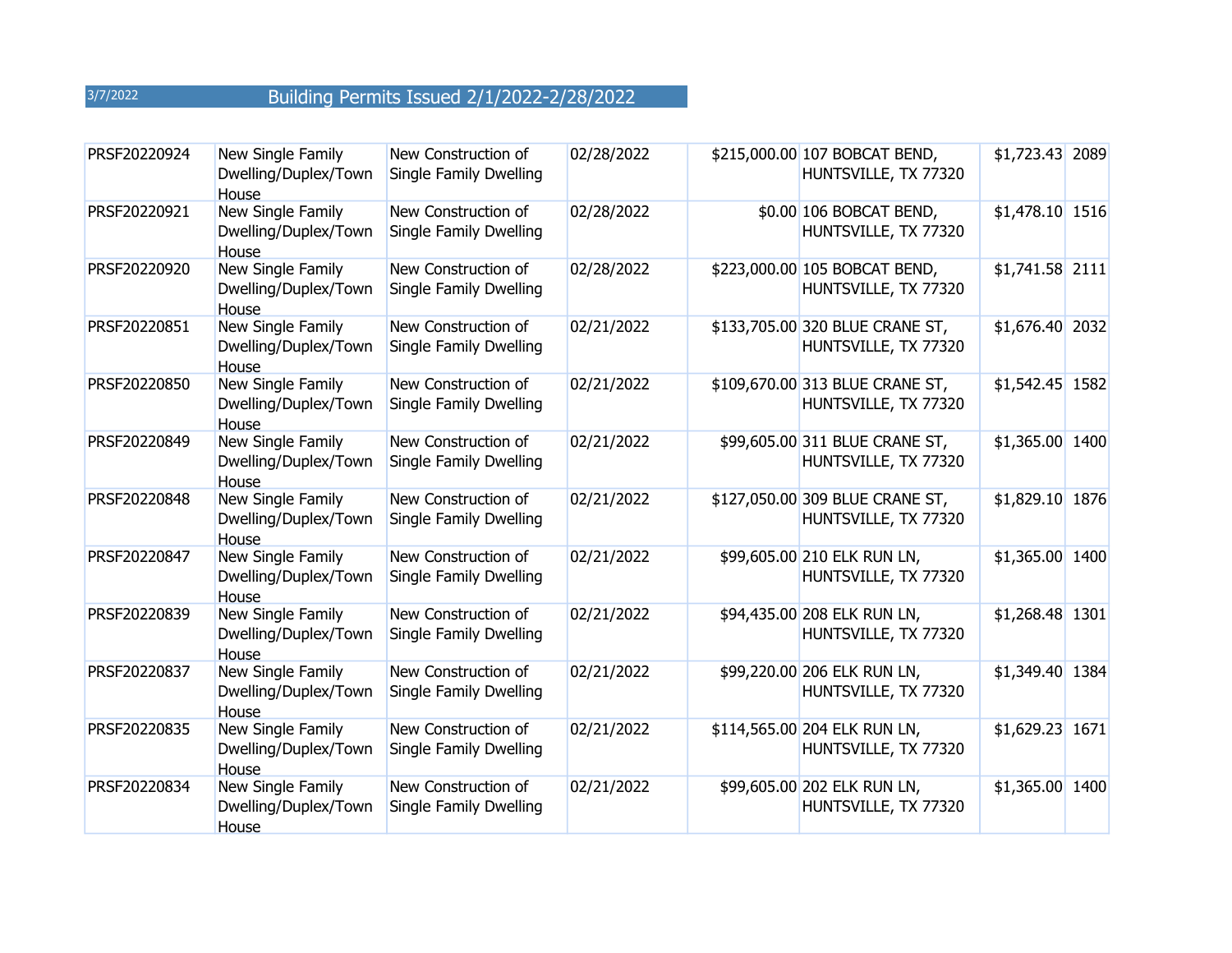| PRSF20220833 | New Single Family<br>Dwelling/Duplex/Town<br>House | New Construction of<br>Single Family Dwelling | 02/21/2022 | \$94,435.00 112 ELK RUN LN,<br>HUNTSVILLE, TX 77320     | \$1,268.48 1301  |  |
|--------------|----------------------------------------------------|-----------------------------------------------|------------|---------------------------------------------------------|------------------|--|
| PRSF20220832 | New Single Family<br>Dwelling/Duplex/Town<br>House | New Construction of<br>Single Family Dwelling | 02/21/2022 | \$99,220.00 110 ELK RUN LN,<br>HUNTSVILLE, TX 77320     | \$1,349.40 1384  |  |
| PRSF20220831 | New Single Family<br>Dwelling/Duplex/Town<br>House | New Construction of<br>Single Family Dwelling | 02/21/2022 | \$109,670.00 108 ELK RUN LN,<br>HUNTSVILLE, TX 77320    | $$1,542.45$ 1582 |  |
| PRSF20220830 | New Single Family<br>Dwelling/Duplex/Town<br>House | New Construction of<br>Single Family Dwelling | 02/21/2022 | \$120,230.00 307 BLUE CRANE ST,<br>HUNTSVILLE, TX 77320 | \$1,726.73 1771  |  |
| PRSF20220829 | New Single Family<br>Dwelling/Duplex/Town<br>House | New Construction of<br>Single Family Dwelling | 02/21/2022 | \$99,605.00 106 ELK RUN LN,<br>HUNTSVILLE, TX 77320     | \$1,365.00 1400  |  |
| PRSF20220828 | New Single Family<br>Dwelling/Duplex/Town<br>House | New Construction of<br>Single Family Dwelling | 02/21/2022 | \$94,435.00 104 ELK RUN LN,<br>HUNTSVILLE, TX 77320     | \$1,268.48 1301  |  |
| PRSF20220827 | New Single Family<br>Dwelling/Duplex/Town<br>House | New Construction of<br>Single Family Dwelling | 02/21/2022 | \$133,705.00 305 BLUE CRANE ST,<br>HUNTSVILLE, TX 77320 | \$1,676.40 2032  |  |
| PRSF20220826 | New Single Family<br>Dwelling/Duplex/Town<br>House | New Construction of<br>Single Family Dwelling | 02/21/2022 | \$99,220.00 102 ELK RUN LN,<br>HUNTSVILLE, TX 77320     | \$1,349.40 1384  |  |
| PRSF20220825 | New Single Family<br>Dwelling/Duplex/Town<br>House | New Construction of<br>Single Family Dwelling | 02/21/2022 | \$114,565.00 303 BLUE CRANE ST,<br>HUNTSVILLE, TX 77320 | \$1,629.23 1671  |  |
| PRSF20220824 | New Single Family<br>Dwelling/Duplex/Town<br>House | New Construction of<br>Single Family Dwelling | 02/21/2022 | \$127,050.00 301 BLUE CRANE ST,<br>HUNTSVILLE, TX 77320 | \$1,829.10 1876  |  |
| PRSF20220778 | New Single Family<br>Dwelling/Duplex/Town<br>House | New Construction of<br>Single Family Dwelling | 02/25/2022 | \$223,000.00 120 MOUFLON DR,<br>HUNTSVILLE, TX 77320    | $$1,753.13$ 2125 |  |
| PRSF20220775 | New Single Family<br>Dwelling/Duplex/Town<br>House | New Construction of<br>Single Family Dwelling | 02/25/2022 | \$0.00 119 MOUFLON DR,<br>HUNTSVILLE, TX 77320          | \$1,701.38 1745  |  |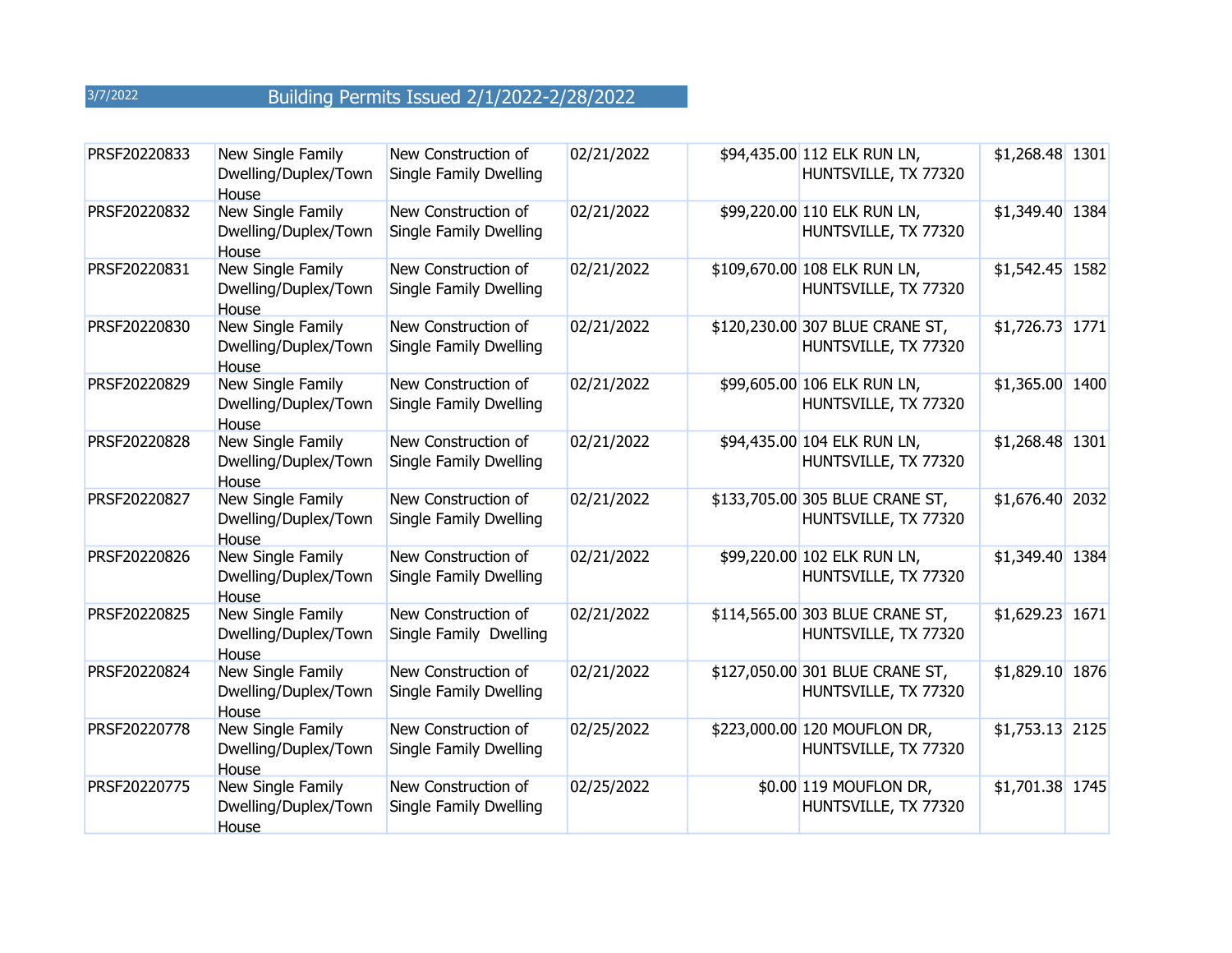| PRSF20220772 | New Single Family<br>Dwelling/Duplex/Town<br>House | New Construction of<br>Single Family Dwelling | 02/25/2022 | \$0.00 117 MOUFLON DR,<br>HUNTSVILLE, TX 77320          | $$1,478.10$ 1516 |  |
|--------------|----------------------------------------------------|-----------------------------------------------|------------|---------------------------------------------------------|------------------|--|
| PRSF20220769 | New Single Family<br>Dwelling/Duplex/Town<br>House | New Construction of<br>Single Family Dwelling | 02/25/2022 | \$221,000.00 115 MOUFLON DR,<br>HUNTSVILLE, TX 77320    | \$1,901.25 1950  |  |
| PRSF20220644 | New Single Family<br>Dwelling/Duplex/Town<br>House | New Construction of<br>Single Family Dwelling | 02/03/2022 | \$350,000.00 2124 GREENTREE DR,<br>HUNTSVILLE, TX 77340 | \$1,939.58 2351  |  |
| PRSF20220473 | New Single Family<br>Dwelling/Duplex/Town<br>House | New Construction of<br>Single Family Dwelling | 02/24/2022 | \$125,000.00 1920 MOSLEY DR,<br>HUNTSVILLE, TX 77340    | \$1,396.20 1432  |  |
| PRSF20220472 | New Single Family<br>Dwelling/Duplex/Town<br>House | New Construction of<br>Single Family Dwelling | 02/24/2022 | \$125,000.00 1922 MOSLEY DR,<br>HUNTSVILLE, TX 77340    | \$1,379.63 1415  |  |
| PRSF20220469 | New Single Family<br>Dwelling/Duplex/Town<br>House | New Construction of<br>Single Family Dwelling | 02/24/2022 | \$125,000.00 1916 MOSLEY DR,<br>HUNTSVILLE, TX 77340    | \$1,371.83 1407  |  |
| PRSF20220381 | New Single Family<br>Dwelling/Duplex/Town<br>House | New home construction                         | 02/08/2022 | \$117,448.00 230 PECOS DR,<br>HUNTSVILLE, TX 77320      | \$1,751.10 1796  |  |
| PRSF20220380 | New Single Family<br>Dwelling/Duplex/Town<br>House | New home construction                         | 02/08/2022 | \$129,756.00 228 PECOS DR,<br>HUNTSVILLE, TX 77320      | $$1,685.48$ 2043 |  |
| PRSF20220379 | New Single Family<br>Dwelling/Duplex/Town<br>House | New home construction                         | 02/08/2022 | \$123,949.00 226 PECOS DR,<br>HUNTSVILLE, TX 77320      | \$1,544.40 1584  |  |
| PRSF20220217 | New Single Family<br>Dwelling/Duplex/Town<br>House | New Construction of<br>Single Family Dwelling | 02/04/2022 | \$123,949.00 224 PECOS DR,<br>HUNTSVILLE, TX 77320      | \$1,463.48 1501  |  |
| PRSF20220216 | New Single Family<br>Dwelling/Duplex/Town<br>House | New Construction of<br>Single Family Dwelling | 02/04/2022 | \$114,967.00 218 PECOS DR,<br>HUNTSVILLE, TX 77320      | \$1,231.43 1263  |  |
| PRSF20220215 | New Single Family<br>Dwelling/Duplex/Town<br>House | New home construction                         | 02/04/2022 | \$117,448.00 216 PECOS DR,<br>HUNTSVILLE, TX 77320      | \$1,376.70 1412  |  |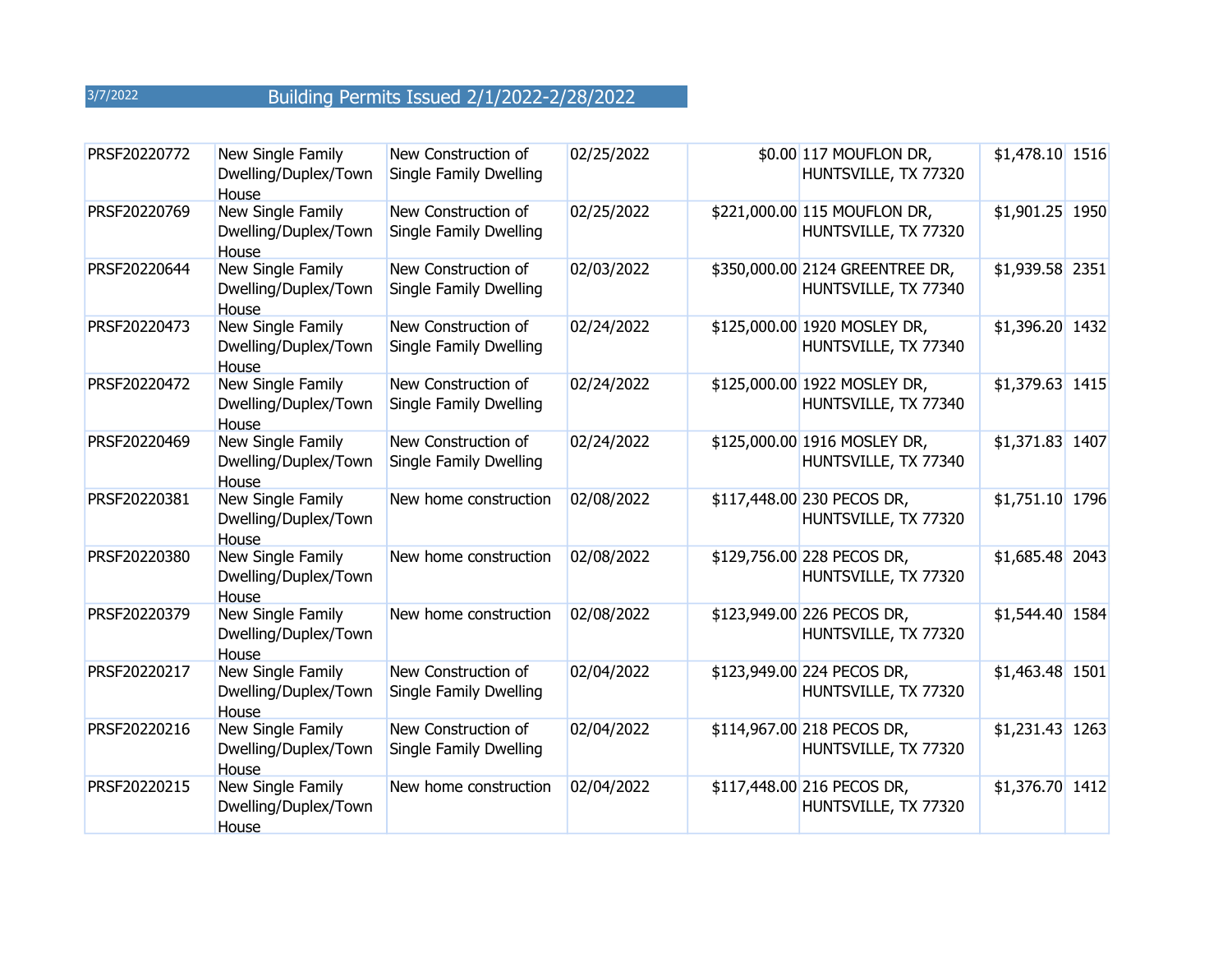| PRSF20220214 | New Single Family<br>Dwelling/Duplex/Town<br>House | New Construction of<br>Single Family Dwelling | 02/04/2022 | \$129,756.00 220 PECOS DR,<br>HUNTSVILLE, TX 77320       | \$1,623.38 1665  |  |
|--------------|----------------------------------------------------|-----------------------------------------------|------------|----------------------------------------------------------|------------------|--|
| PRSF20220213 | New Single Family<br>Dwelling/Duplex/Town<br>House | New Construction of<br>Single Family Dwelling | 02/04/2022 | \$133,072.00 222 PECOS DR,<br>HUNTSVILLE, TX 77320       | \$1,751.10 1796  |  |
| PRSF20220077 | New Single Family<br>Dwelling/Duplex/Town<br>House | New Construction of<br>Single Family Dwelling | 02/03/2022 | \$118,266.00 214 PECOS DR,<br>HUNTSVILLE, TX 77320       | $$1,730.85$ 2098 |  |
| PRSF20220076 | New Single Family<br>Dwelling/Duplex/Town<br>House | New Construction of<br>Single Family Dwelling | 02/03/2022 | \$127,299.00 212 PECOS DR,<br>HUNTSVILLE, TX 77320       | $$1,931.33$ 2341 |  |
| PRSF20213757 | New Single Family<br>Dwelling/Duplex/Town<br>House | New Construction of<br>Single Family Dwelling | 02/01/2022 | \$208,000.00 2116 WHEATSTONE DR,<br>HUNTSVILLE, TX 77340 | \$1,866.98 2263  |  |
| PRSF20213756 | New Single Family<br>Dwelling/Duplex/Town<br>House | New Construction of<br>Single Family Dwelling | 02/01/2022 | \$208,000.00 2112 WHEATSTONE DR,<br>HUNTSVILLE, TX 77340 | \$1,803.75 1850  |  |
| PRSF20213671 | New Single Family<br>Dwelling/Duplex/Town<br>House | New Construction of<br>Single Family Dwelling | 02/04/2022 | \$215,900.00 213 PECOS DR,<br>HUNTSVILLE, TX 77320       | $$1,865.18$ 1913 |  |
| PRSF20213563 | New Single Family<br>Dwelling/Duplex/Town<br>House | New Construction of<br>Single Family Dwelling | 02/04/2022 | \$133,072.00 235 PECOS DR,<br>HUNTSVILLE, TX 77320       | \$1,929.68 2339  |  |
| PRSF20213562 | New Single Family<br>Dwelling/Duplex/Town<br>House | New Construction of<br>Single Family Dwelling | 02/04/2022 | \$128,118.00 233 PECOS DR,<br>HUNTSVILLE, TX 77320       | \$1,841.40 2232  |  |
| PRSF20213560 | New Single Family<br>Dwelling/Duplex/Town<br>House | New Construction of<br>Single Family Dwelling | 02/04/2022 | \$129,756.00 231 PECOS DR,<br>HUNTSVILLE, TX 77320       | \$1,807.58 2191  |  |
| PRSF20213559 | New Single Family<br>Dwelling/Duplex/Town<br>House | New Construction of<br>Single Family Dwelling | 02/04/2022 | \$123,949.00 229 PECOS DR,<br>HUNTSVILLE, TX 77320       | \$1,730.85 2098  |  |
| PRSF20213558 | New Single Family<br>Dwelling/Duplex/Town<br>House | New Construction of<br>Single Family Dwelling | 02/04/2022 | \$133,072.00 227 PECOS DR,<br>HUNTSVILLE, TX 77320       | \$1,931.33 2341  |  |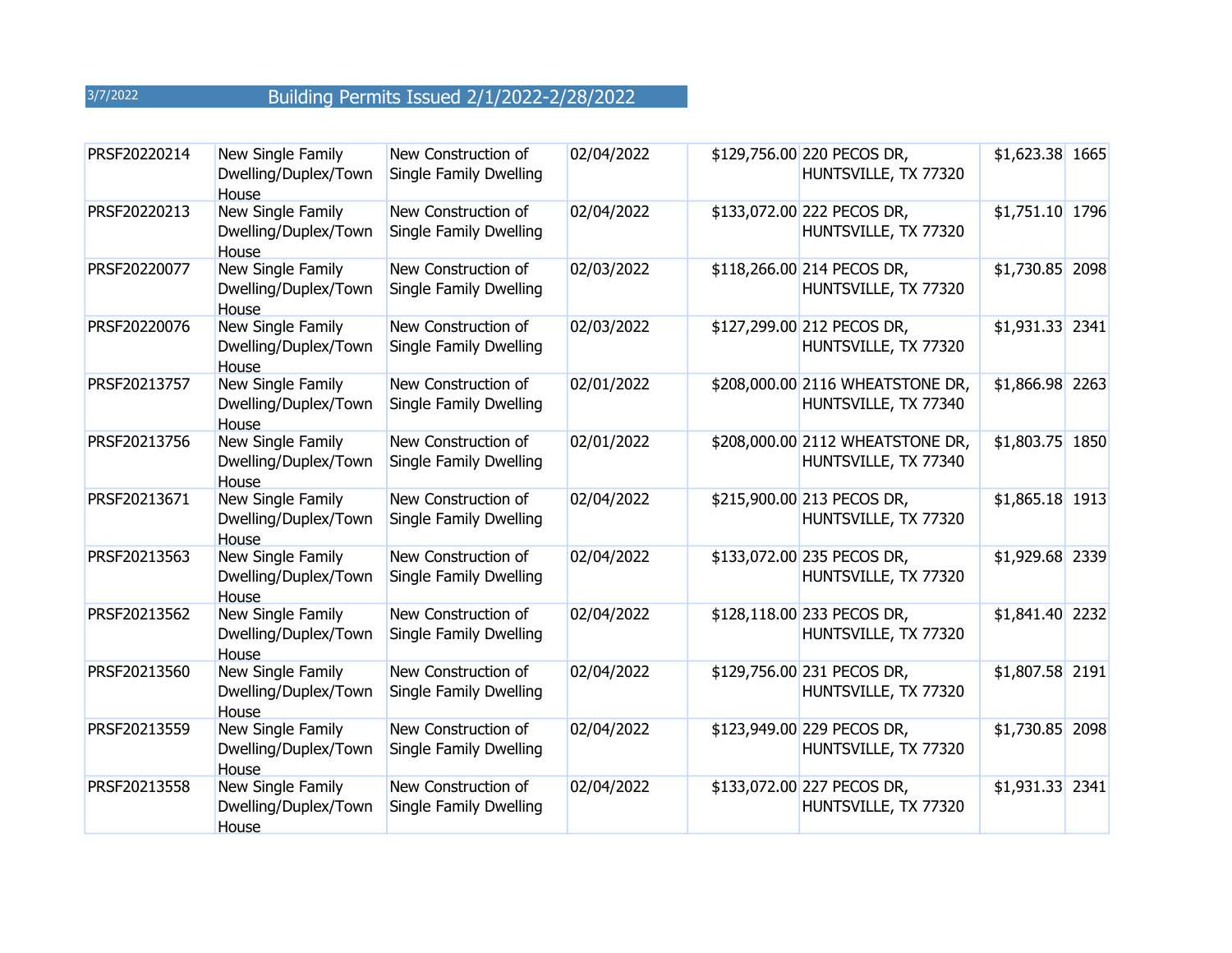| PRSF20213555 | New Single Family<br>Dwelling/Duplex/Town<br>House        | New Construction of<br>Single Family Dwelling                  | 02/04/2022 | \$117,448.00 225 PECOS DR,<br>HUNTSVILLE, TX 77320 | $$1,376.70$ 1412 |  |
|--------------|-----------------------------------------------------------|----------------------------------------------------------------|------------|----------------------------------------------------|------------------|--|
| PRSF20213554 | New Single Family<br>Dwelling/Duplex/Town<br>House        | New Construction of<br>Single Family Dwelling                  | 02/04/2022 | \$123,949.00 223 PECOS DR,<br>HUNTSVILLE, TX 77320 | \$1,730.85 2098  |  |
| PRSF20213552 | New Single Family<br>Dwelling/Duplex/Town<br>House        | New Construction of<br>Single Family Dwelling                  | 02/04/2022 | \$114,967.00 221 PECOS DR,<br>HUNTSVILLE, TX 77320 | $$1,231.43$ 1263 |  |
| PRSF20213551 | New Single Family<br>Dwelling/Duplex/Town<br>House        | New Construction of<br>Single Family Dwelling                  | 02/04/2022 | \$122,394.00 219 PECOS DR,<br>HUNTSVILLE, TX 77320 | \$1,807.58 2191  |  |
| PRSF20213299 | New Single Family<br>Dwelling/Duplex/Town<br><b>House</b> | New Construction of<br>Single Family Dwelling                  | 02/04/2022 | \$208,900.00 211 PECOS DR,<br>HUNTSVILLE, TX 77320 | \$1,728.68 1773  |  |
| PRSF20213271 | New Single Family<br>Dwelling/Duplex/Town<br>House        | New Construction of<br>Single Family Dwelling                  | 02/10/2022 | \$247,900.00 217 PECOS DR,<br>HUNTSVILLE, TX 77320 | \$1,929.68 2339  |  |
| PRSF20213270 | New Single Family<br>Dwelling/Duplex/Town<br>House        | New Construction of<br>Single Family Dwelling                  | 02/03/2022 | \$242,900.00 215 PECOS DR,<br>HUNTSVILLE, TX 77320 | \$1,807.58 2191  |  |
| PRPL20221036 | Plumbing                                                  | Piping & Fixtures for New 02/28/2022<br>Single Family Dwelling |            | \$0.00 1922 MOSLEY DR,<br>HUNTSVILLE, TX 77340     | \$100.00         |  |
| PRPL20221035 | Plumbing                                                  | Piping & Fixtures for New 02/28/2022<br>Single Family Dwelling |            | \$0.00 1920 MOSLEY DR,<br>HUNTSVILLE, TX 77340     | \$100.00         |  |
| PRPL20221034 | Plumbing                                                  | Piping & Fixtures for New 02/28/2022<br>Single Family Dwelling |            | \$0.00 1916 MOSLEY DR,<br>HUNTSVILLE, TX 77340     | \$100.00         |  |
| PRPL20220992 | Plumbing                                                  | Piping & Fixtures for New 02/28/2022<br>Single Family Dwelling |            | \$0.00 117 MOUFLON DR,<br>HUNTSVILLE, TX 77320     | \$106.00         |  |
| PRPL20220991 | Plumbing                                                  | Piping & Fixtures for New 02/28/2022<br>Single Family Dwelling |            | \$0.00 115 MOUFLON DR,<br>HUNTSVILLE, TX 77320     | \$130.00         |  |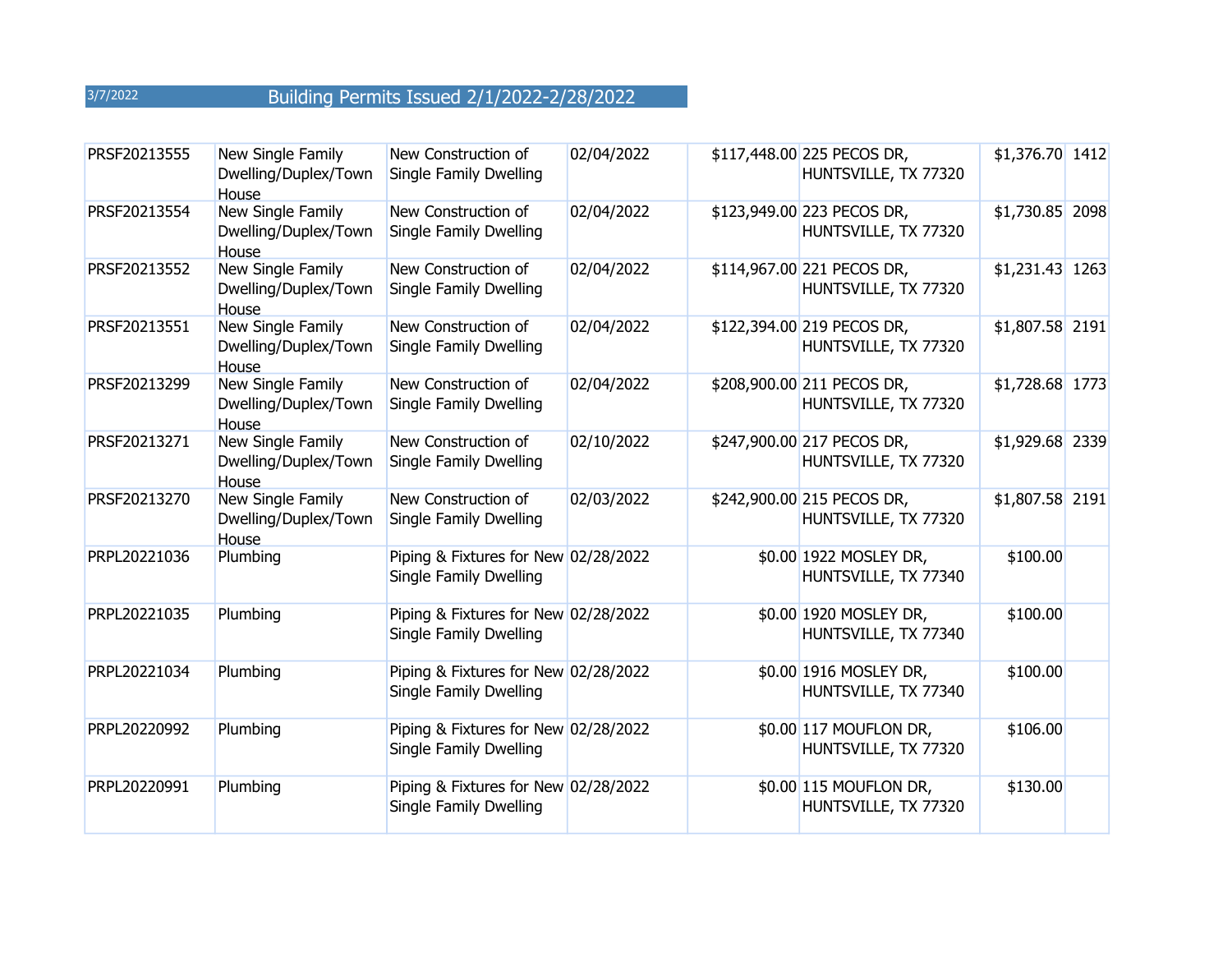| PRPL20220979 | Plumbing | Piping & Fixtures for New 02/28/2022<br>Single Family Dwelling                   |            | \$0.00 232 PECOS DR,<br>HUNTSVILLE, TX 77320         | \$154.00 |
|--------------|----------|----------------------------------------------------------------------------------|------------|------------------------------------------------------|----------|
| PRPL20220978 | Plumbing | Piping & Fixtures for New 02/28/2022<br>Single Family Dwelling                   |            | \$0.00 230 PECOS DR,<br>HUNTSVILLE, TX 77320         | \$118.00 |
| PRPL20220977 | Plumbing | Piping & Fixtures for New 02/28/2022<br>Single Family Dwelling                   |            | \$0.00 228 PECOS DR,<br>HUNTSVILLE, TX 77320         | \$136.00 |
| PRPL20220976 | Plumbing | Piping & Fixtures for New 02/28/2022<br>Sigle Family Dwelling                    |            | \$0.00 226 PECOS DR,<br>HUNTSVILLE, TX 77320         | \$106.00 |
| PRPL20220975 | Plumbing | Piping & Fixtures for New 02/28/2022<br>Single Family Dwelling                   |            | \$0.00 224 PECOS DR,<br>HUNTSVILLE, TX 77320         | \$106.00 |
| PRPL20220973 | Plumbing | Piping & Fixtures for New 02/28/2022<br>Single Family Dwelling                   |            | \$0.00 222 PECOS DR,<br>HUNTSVILLE, TX 77320         | \$118.00 |
| PRPL20220972 | Plumbing | Piping & Fixtures for New 02/28/2022<br>Single Family Dwelling                   |            | \$0.00 220 PECOS DR,<br>HUNTSVILLE, TX 77320         | \$112.00 |
| PRPL20220971 | Plumbing | Piping & Fixtures for New 02/28/2022<br>Single Family Dwelling                   |            | \$0.00 218 PECOS DR,<br>HUNTSVILLE, TX 77320         | \$88.00  |
| PRPL20220945 | Plumbing | Piping & Fixtures for New 02/25/2022<br>Single Family Dwelling                   |            | \$0.00 219 PECOS DR,<br>HUNTSVILLE, TX 77320         | \$142.00 |
| PRPL20220944 | Plumbing | Piping & Fixtures for New 02/25/2022<br>Single Family Dwelling                   |            | \$0.00 216 PECOS DR,<br>HUNTSVILLE, TX 77320         | \$100.00 |
| PRPL20220854 | Plumbing | Piping & Fixtures for New 02/22/2022<br>Single Family Dwelling                   |            | \$6,600.00 109 AVALON DR,<br>HUNTSVILLE, TX 77320    | \$112.00 |
| PRPL20220853 | Plumbing | <b>Install Piping &amp; Fixtures</b><br>for New Single Family<br><b>Dwelling</b> | 02/22/2022 | \$8,100.00 204 DEL MONTE DR,<br>HUNTSVILLE, TX 77320 | \$172.00 |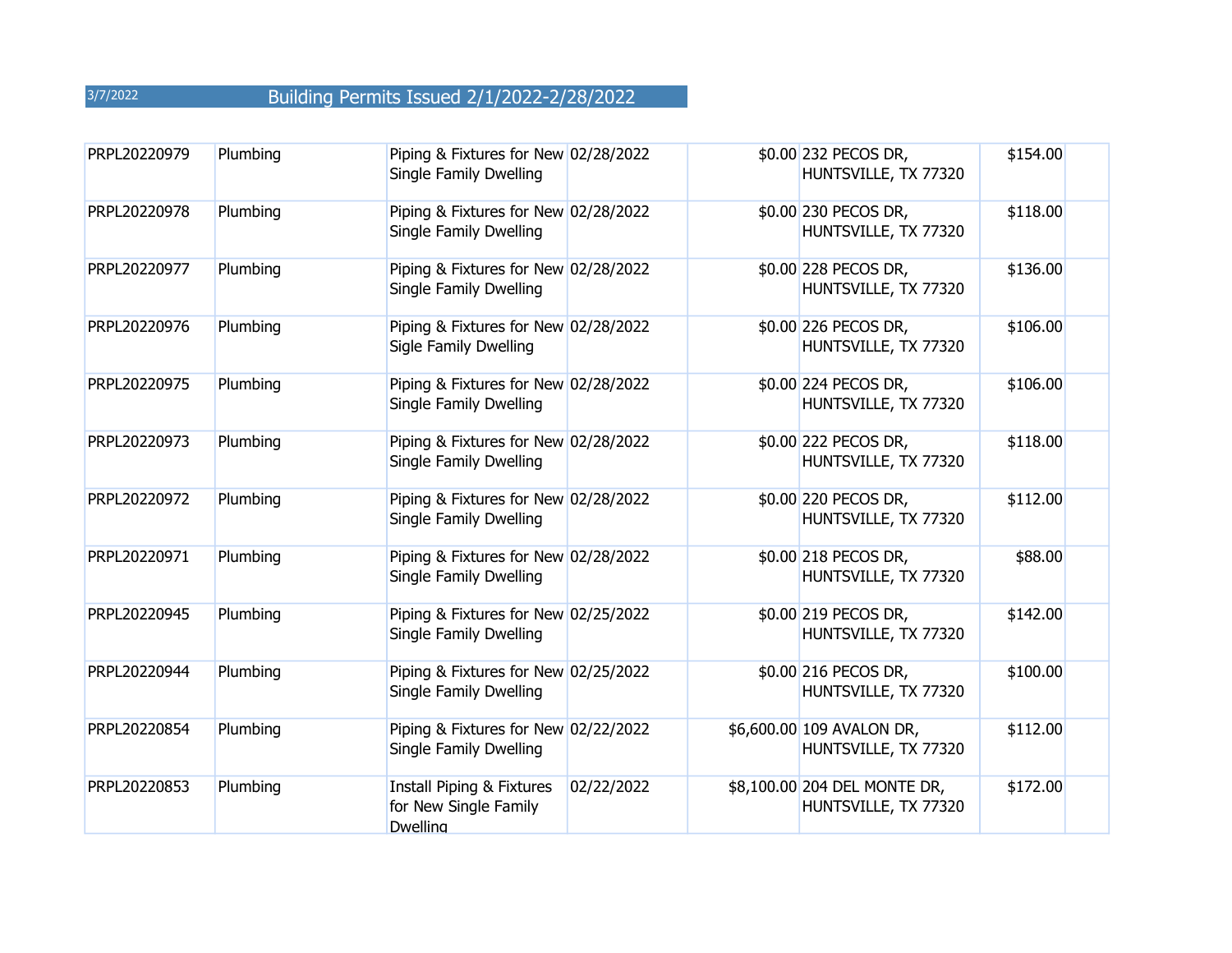| PRPL20220852 | Plumbing | Piping & Fixtures for New 02/22/2022<br>Single Family Dwelling  |            | \$6,750.00 104 DEL MONTE DR,<br>HUNTSVILLE, TX 77320 | \$189.00 |
|--------------|----------|-----------------------------------------------------------------|------------|------------------------------------------------------|----------|
| PRPL20220768 | Plumbing | Piping & Fixtures for New 02/18/2022<br>Single Family Dwelling  |            | \$0.00 118 MOUFLON DR,<br>HUNTSVILLE, TX 77320       | \$136.00 |
| PRPL20220767 | Plumbing | Piping & Fixtures for New 02/18/2022<br>Single Family Dwelling  |            | \$0.00 116 MOUFLON DR,<br>HUNTSVILLE, TX 77320       | \$154.00 |
| PRPL20220766 | Plumbing | Piping & Fixtures for New 02/18/2022<br>Single Family Dwelling  |            | \$0.00 114 MOUFLON DR,<br>HUNTSVILLE, TX 77320       | \$142.00 |
| PRPL20220765 | Plumbing | Piping & Fixtures for New 02/18/2022<br>Single Family Dwelling  |            | \$0.00 113 MOUFLON DR,<br>HUNTSVILLE, TX 77320       | \$171.00 |
| PRPL20220764 | Plumbing | Piping & Fixtures for New 02/18/2022<br>Single Family Dwelling  |            | \$0.00 112 MOUFLON DR,<br>HUNTSVILLE, TX 77320       | \$118.00 |
| PRPL20220763 | Plumbing | Piping & Fixtures for New 02/18/2022<br>Single Family Dwelling  |            | \$0.00 111 MOUFLON DR,<br>HUNTSVILLE, TX 77320       | \$112.00 |
| PRPL20220761 | Plumbing | Piping & Fixtures for New 02/18/2022<br>Single Family Dwelling  |            | \$0.00 110 MOUFLON DR,<br>HUNTSVILLE, TX 77320       | \$136.00 |
| PRPL20220760 | Plumbing | Piping & Fixtures for New 02/18/2022<br>Single Family Dwelling  |            | \$0.00 108 MOUFLON DR,<br>HUNTSVILLE, TX 77320       | \$136.00 |
| PRPL20220759 | Plumbing | Piping and Fixtures for<br>New Single Family<br><b>Dwelling</b> | 02/18/2022 | \$0.00 107 MOUFLON DR,<br>HUNTSVILLE, TX 77320       | \$130.00 |
| PRPL20220758 | Plumbing | Piping & Fixtures for New 02/18/2022<br>Single Family Dwelling  |            | \$0.00 105 MOUFLON DR,<br>HUNTSVILLE, TX 77320       | \$142.00 |
| PRPL20220755 | Plumbing | Piping & Fixtures for New 02/18/2022<br>Single Family Dwelling  |            | \$0.00 402 BLACK BEAR DR,<br>HUNTSVILLE, TX 77320    | \$112.00 |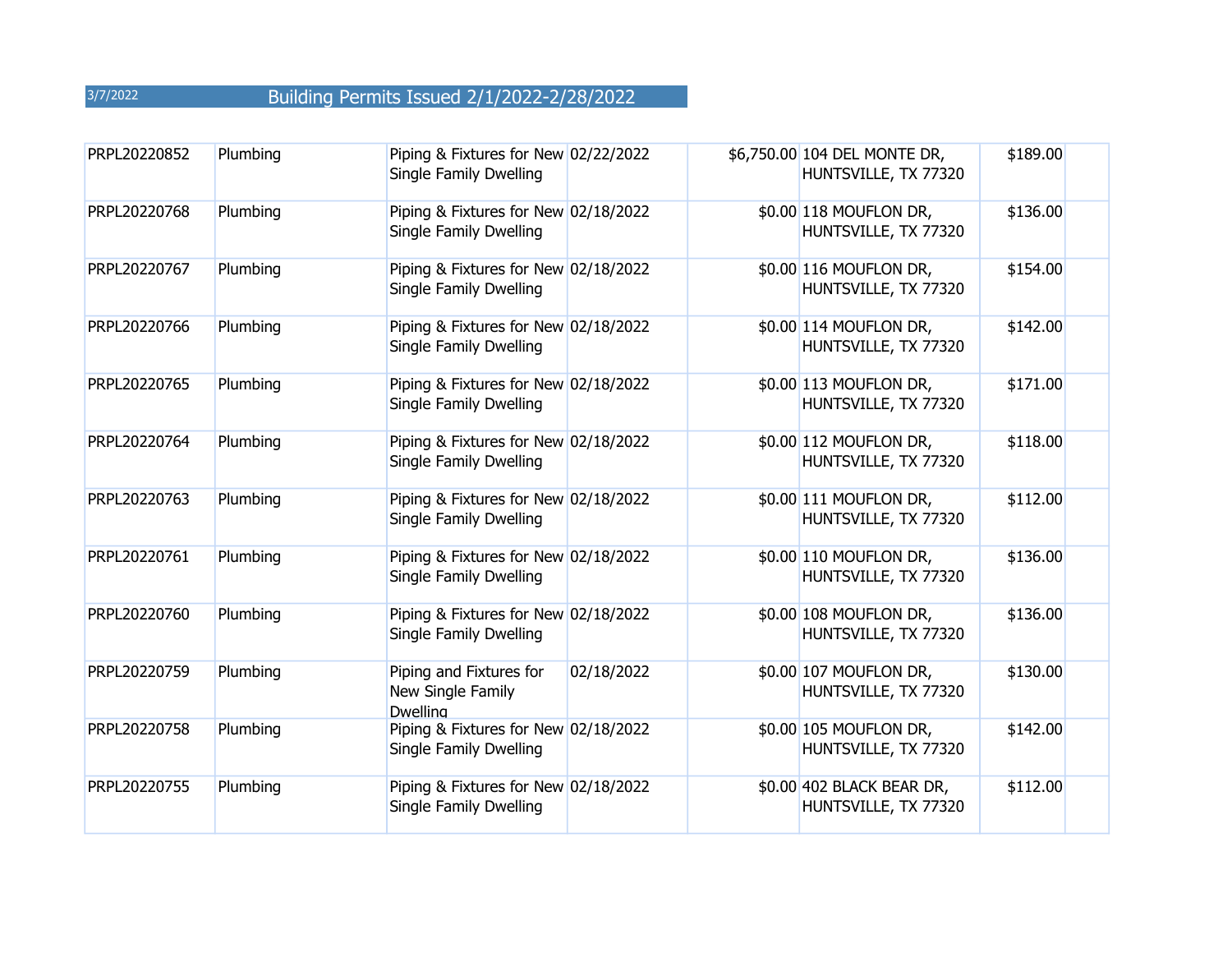| PRPL20220742 | Plumbing                        | Piping & Fixtures for New 02/15/2022<br>Single Family Dwelling                  |            | \$0.00 1716 ROLLINGWOOD<br>DR, HUNTSVILLE, TX<br>77340                    | \$142.00   |
|--------------|---------------------------------|---------------------------------------------------------------------------------|------------|---------------------------------------------------------------------------|------------|
| PRPL20220721 | Plumbing                        | Piping & Fixtures for New 02/11/2022<br>Single Family Dwelling                  |            | \$8,100.00 107 AVALON DR,<br>HUNTSVILLE, TX 77320                         | \$172.00   |
| PRPL20220684 | Plumbing                        | Gas Lines to HVAC Units<br>& Service Lines                                      | 02/09/2022 | \$51,000.00 898 SH 19, HUNTSVILLE,<br>TX 77320                            | \$354.00   |
| PRPL20220630 | Plumbing                        | Piping & Fixtures for New 02/02/2022<br>Single Family Dwelling                  |            | \$7,500.00 105 AVALON DR,<br>HUNTSVILLE, TX 77320                         | \$160.00   |
| PRPL20220628 | Plumbing                        | Piping & Fixtures for New 02/02/2022<br>Single Family Dwelling                  |            | \$6,750.00 103 AVALON DR,<br>HUNTSVILLE, TX 77320                         | \$148.00   |
| PRPL20220576 | Plumbing                        | Piping & Fixtures for New 02/10/2022<br>Single Family Dwelling                  |            | \$6,975.00 618 MARTIN LUTHER<br>KING JR DR,<br>HUNTSVILLE, TX 77320       | \$82.00    |
| PRNR20221033 | <b>Commercial Building</b>      | Lease Space Finish                                                              | 02/28/2022 | \$35,000.00 1027 C IH 45 S, Ste 11<br>Huntsville, TX 77340                | \$205.00   |
| PRNR20220902 | <b>Commercial Building</b>      | Lease Space Finish for<br>Restaurant                                            | 02/23/2022 | \$30,000.00 1000 12th St, Ste 3<br>Huntsville, TX 77340                   | \$180.00   |
| PRNR20220757 | <b>Commercial Building</b>      | Change of Use to Auto<br><b>Sales</b>                                           | 02/16/2022 | \$1,000.00 101 Martin Luther King Jr<br>Dr, Ste A Huntsville, TX<br>77320 | \$35.00    |
| PRNR20220748 | <b>Commercial Building</b>      | Change of Use & Finish<br>Out (Brewery)                                         | 02/21/2022 | \$41,000.00 154 SH 19, HUNTSVILLE,<br>TX 77340                            | \$352.50   |
| PRNR20220720 | <b>Commercial Building</b>      | Change of Tenant for<br><b>Hair Salon</b>                                       | 02/11/2022 | \$100.00 2405 AVE I, STE:A,<br>HUNTSVILLE, TX 77340                       | \$35.00    |
| PRNR20211751 | <b>Commercial Building</b>      | <b>Interior Remodel of</b><br>Restaurant                                        | 02/17/2022 | \$100,000.00 2719 11TH ST,<br>HUNTSVILLE, TX 77340                        | \$720.00   |
| PRMU20213714 | New Multi-Family<br>Residential | New Construction of<br><b>Multi-Family Dwelling</b>                             | 02/11/2022 | \$2,200,000.00 774 SH 19, BLDG:B,<br>HUNTSVILLE, TX 77320                 | \$7,620.00 |
| PRMH20221008 | Mechanical                      | Install HVAC for New<br><b>Construction of Multi-</b><br><b>Family Dwelling</b> | 02/25/2022 | \$68,800.00 172 RAVENWOOD<br>VILLAGE DR, BLDG:4,<br>HUNTSVILLE, TX 77340  | \$426.00   |
| PRMH20220893 | Mechanical                      | New Construction HVAC<br>Install                                                | 02/23/2022 | \$3,000.00 208 DEL MONTE DR,<br>HUNTSVILLE, TX 77320                      | \$98.00    |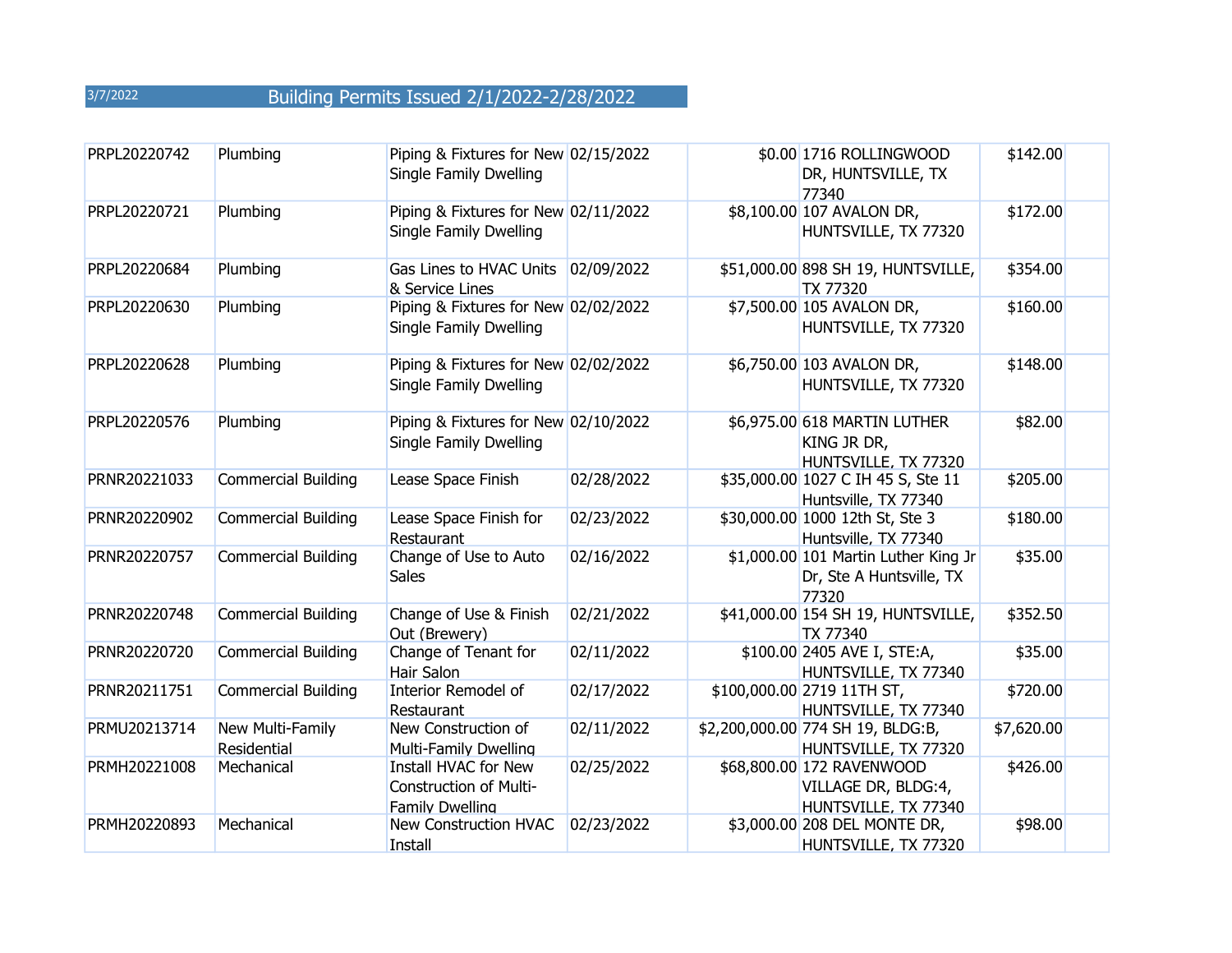| PRMH20220846 | Mechanical | New Construction HVAC<br>Install                                                                                      | 02/23/2022 | \$3,000.00 104 BERING DR,<br>HUNTSVILLE, TX 77320               | \$134.00 |
|--------------|------------|-----------------------------------------------------------------------------------------------------------------------|------------|-----------------------------------------------------------------|----------|
| PRMH20220845 | Mechanical | New Construction HVAC<br>Install                                                                                      | 02/23/2022 | \$3,000.00 105 BERING DR,<br>HUNTSVILLE, TX 77320               | \$118.00 |
| PRMH20220844 | Mechanical | New Construction HVAC<br><b>Install</b>                                                                               | 02/23/2022 | \$3,000.00 102 BERING DR,<br>HUNTSVILLE, TX 77320               | \$110.00 |
| PRMH20220843 | Mechanical | New Construction HVAC<br>Install                                                                                      | 02/23/2022 | \$3,000.00 304 DEL MONTE DR,<br>HUNTSVILLE, TX 77320            | \$110.00 |
| PRMH20220842 | Mechanical | New Construction HVAC<br>Install                                                                                      | 02/23/2022 | \$3,000.00 112 BERING DR,<br>HUNTSVILLE, TX 77320               | \$130.00 |
| PRMH20220841 | Mechanical | New Construction HVAC<br>Install                                                                                      | 02/23/2022 | \$3,000.00 302 DEL MONTE DR,<br>HUNTSVILLE, TX 77320            | \$126.00 |
| PRMH20220840 | Mechanical | New Construction HVAC<br>Install                                                                                      | 02/23/2022 | \$3,000.00 206 DEL MONTE DR,<br>HUNTSVILLE, TX 77320            | \$110.00 |
| PRMH20220838 | Mechanical | Complete New 3.5 Ton<br>AC & Gas Heating<br>System for New<br><b>Construction of Single</b><br><b>Family Dwelling</b> | 02/23/2022 | \$5,000.00 1852 EAST LAKE DR,<br>HUNTSVILLE, TX 77340           | \$118.00 |
| PRMH20220740 | Mechanical | <b>Install Mechanical for</b><br>New Construction of<br>Multi-Family Dwelling                                         | 02/15/2022 | \$16,800.00 615 Hayman St, Bldg<br>4100 Huntsville, TX<br>77340 | \$185.00 |
| PRMH20220664 | Mechanical | New Construction HVAC<br>Install                                                                                      | 02/23/2022 | \$3,000.00 103 BERING DR,<br>HUNTSVILLE, TX 77320               | \$110.00 |
| PRMH20220663 | Mechanical | <b>New Construction HVAC</b><br>Install                                                                               | 02/23/2022 | \$3,000.00 106 BERING DR,<br>HUNTSVILLE, TX 77320               | \$98.00  |
| PRMH20220662 | Mechanical | New construction HVAC<br>installation                                                                                 | 02/23/2022 | \$3,000.00 101 BERING DR,<br>HUNTSVILLE, TX 77320               | \$138.00 |
| PRMH20220661 | Mechanical | New Construction HVAC<br>Install                                                                                      | 02/23/2022 | \$3,000.00 108 BERING DR,<br>HUNTSVILLE, TX 77320               | \$126.00 |
| PRMH20220660 | Mechanical | Install HVAC on Lower<br>Level of Ranch Hill<br>Saloon - Pool Table Area                                              | 02/08/2022 | \$2,000.00 1000 12th St, Ste 2<br>Huntsville, TX 77340          | \$110.00 |
| PRMH20220645 | Mechanical | <b>HVAC Equipment &amp;</b><br>Ductwork for New Single<br>Family Dwelling                                             | 02/03/2022 | \$0.00 117 PRONGHORN DR,<br>HUNTSVILLE, TX 77320                | \$102.00 |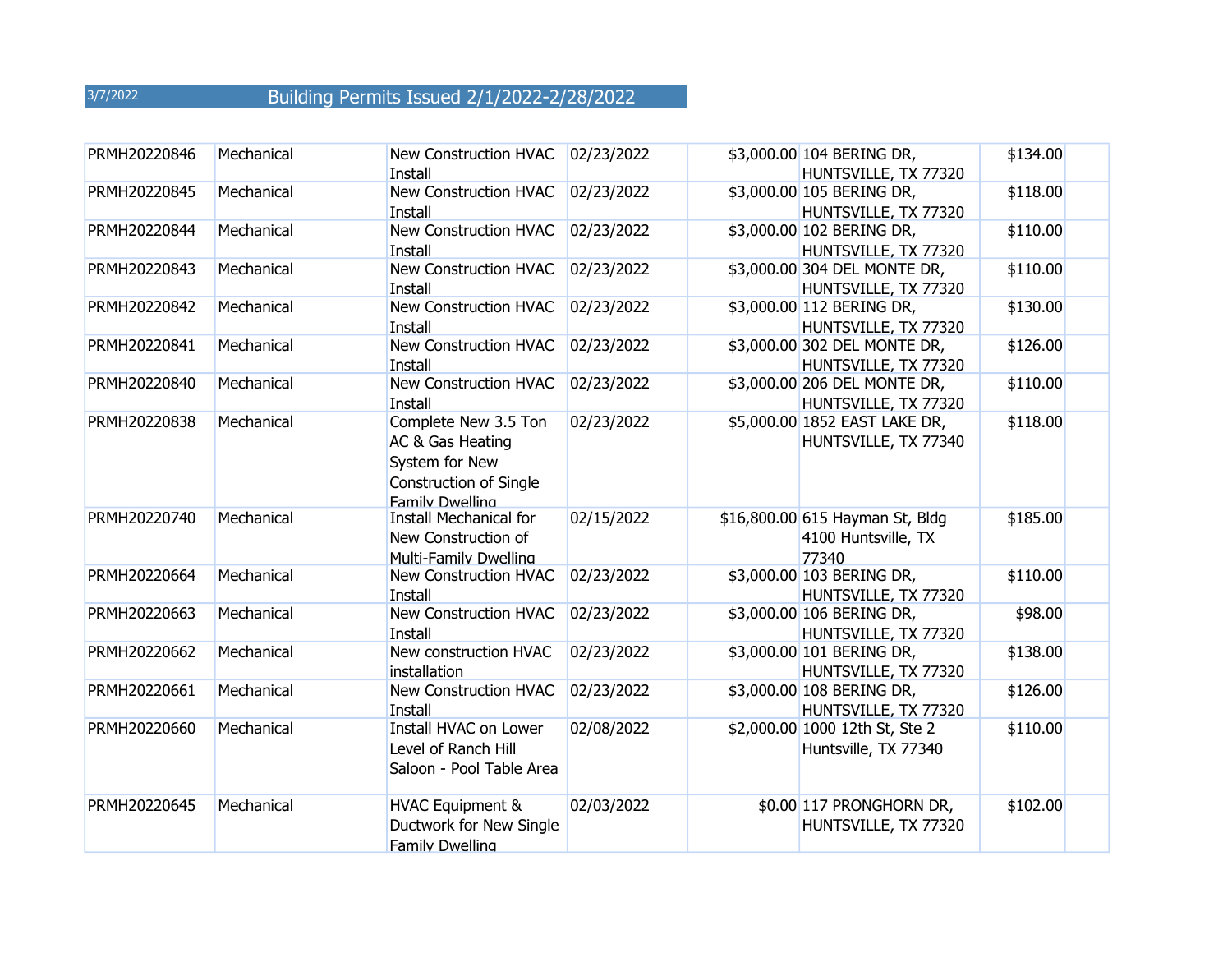| PRMH20220643 | Mechanical                          | <b>HVAC Equipment &amp;</b><br>Ductwork for New Single<br>Family Dwelling            | 02/03/2022 | \$0.00 116 PRONGHORN DR,<br>HUNTSVILLE, TX 77320           | \$102.00 |
|--------------|-------------------------------------|--------------------------------------------------------------------------------------|------------|------------------------------------------------------------|----------|
| PRMH20220584 | Mechanical                          | New 4 ton HVAC System<br>for New Residential<br>Construction                         | 02/03/2022 | \$9,260.00 1705 ROLLINGWOOD<br>DR, HUNTSVILLE, TX<br>77340 | \$118.00 |
| PRMH20220581 | Mechanical                          | New 4 ton HVAC System<br>for New Residential<br>Construction                         | 02/03/2022 | \$9,000.00 1011 CHERRY HILLS DR,<br>HUNTSVILLE, TX 77340   | \$106.00 |
| PRMH20220494 | Mechanical                          | <b>New Construction HVAC</b><br><b>Install</b>                                       | 02/01/2022 | \$3,000.00 110 BERING DR,<br>HUNTSVILLE, TX 77320          | \$110.00 |
| PRMH20220474 | Mechanical                          | Complete New 4 Ton AC<br>& Gas Heating System<br>for New Residential<br>Construction | 02/09/2022 | \$5,000.00 1856 EAST LAKE DR,<br>HUNTSVILLE, TX 77340      | \$130.00 |
| PRIR20220878 | Irrigation/Lawn<br>Sprinkler System | New Installation of 46<br><b>Head Irrigation System</b>                              | 02/25/2022 | \$1.00 301 CROWN POINT DR,<br>HUNTSVILLE, TX 77320         | \$62.70  |
| PRIR20220877 | Irrigation/Lawn<br>Sprinkler System | New Installation of 46<br><b>Head Irrigation System</b>                              | 02/25/2022 | \$1.00 303 CROWN POINT DR,<br>HUNTSVILLE, TX 77320         | \$62.70  |
| PRIR20220876 | Irrigation/Lawn<br>Sprinkler System | New Installation of 46<br><b>Head Irrigation System</b>                              | 02/25/2022 | \$1.00 205 CROWN POINT DR,<br>HUNTSVILLE, TX 77320         | \$62.70  |
| PRIR20220875 | Irrigation/Lawn<br>Sprinkler System | New Installation of 46<br><b>Head Irrigation System</b>                              | 02/25/2022 | \$1.00 207 CROWN POINT DR,<br>HUNTSVILLE, TX 77320         | \$62.70  |
| PRIR20220874 | Irrigation/Lawn<br>Sprinkler System | New Installation of 46<br><b>Head Irrigation System</b>                              | 02/25/2022 | \$1.00 209 CROWN POINT DR,<br>HUNTSVILLE, TX 77320         | \$62.70  |
| PRIR20220812 | Irrigation/Lawn<br>Sprinkler System | New Installation of 65<br><b>Head Irrigation System</b>                              | 02/24/2022 | \$0.00 222 MOUFLON DR,<br>HUNTSVILLE, TX 77320             | \$66.50  |
| PRIR20220811 | Irrigation/Lawn<br>Sprinkler System | New Installation of 62<br><b>Head Irrigation System</b>                              | 02/24/2022 | \$0.00 220 MOUFLON DR,<br>HUNTSVILLE, TX 77320             | \$65.90  |
| PRIR20220810 | Irrigation/Lawn<br>Sprinkler System | New Installation of 47<br><b>Head Irrigation System</b>                              | 02/24/2022 | \$0.00 218 MOUFLON DR,<br>HUNTSVILLE, TX 77320             | \$62.90  |
| PRIR20220809 | Irrigation/Lawn<br>Sprinkler System | New Installation of 45<br><b>Head Irrigation System</b>                              | 02/24/2022 | \$0.00 216 MOUFLON DR,<br>HUNTSVILLE, TX 77320             | \$62.50  |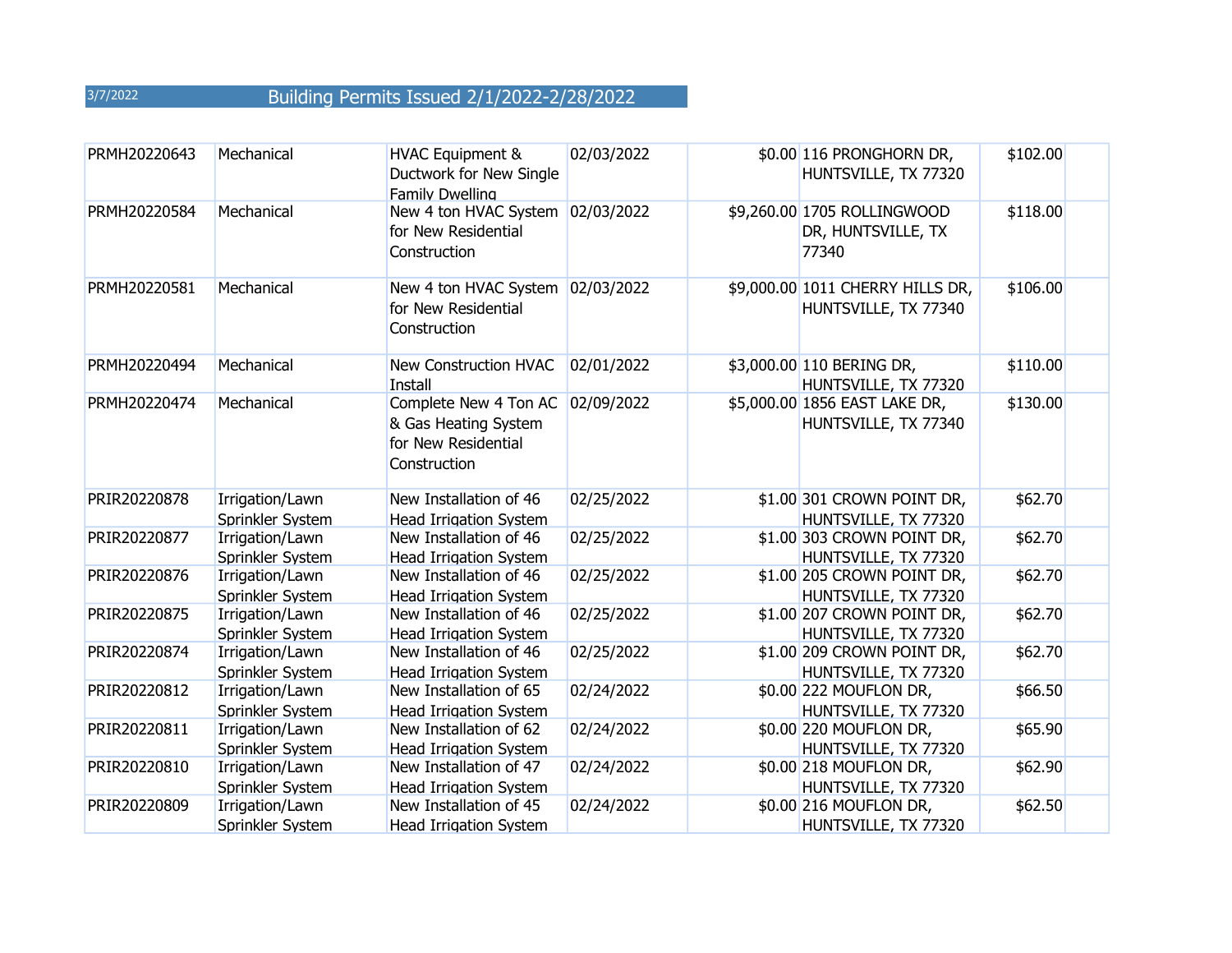| PRIR20220747 | Irrigation/Lawn<br>Sprinkler System | New Installation of 70<br><b>Head Irrigation System</b>                                                           | 02/21/2022 | \$2,950.00 105 PECOS DR,<br>HUNTSVILLE, TX 77320      | \$67.50 |
|--------------|-------------------------------------|-------------------------------------------------------------------------------------------------------------------|------------|-------------------------------------------------------|---------|
| PRIR20220746 | Irrigation/Lawn<br>Sprinkler System | New Installation of 56<br><b>Head Irrigation System</b>                                                           | 02/21/2022 | \$2,950.00 103 PECOS DR,<br>HUNTSVILLE, TX 77320      | \$64.70 |
| PRIR20220745 | Irrigation/Lawn<br>Sprinkler System | New Installation of 67<br><b>Head Irrigation System</b>                                                           | 02/21/2022 | \$3,550.00 102 PECOS DR,<br>HUNTSVILLE, TX 77320      | \$66.90 |
| PRIR20220744 | Irrigation/Lawn<br>Sprinkler System | New Installation of 63<br><b>Head Irrigation System</b>                                                           | 02/21/2022 | \$2,950.00 301 COMAL DR,<br>HUNTSVILLE, TX 77320      | \$66.10 |
| PRIR20220711 | Irrigation/Lawn<br>Sprinkler System | New Installation of 39<br>Head Irrigation System<br>with 1 Backflow Device<br>for New Residential<br>Construction | 02/14/2022 | \$1,500.00 205 BLACK BEAR DR,<br>HUNTSVILLE, TX 77320 | \$61.30 |
| PRIR20220632 | Irrigation/Lawn<br>Sprinkler System | New Installation of 46<br>Head Irrigation System<br>with 1 Backflow Device                                        | 02/07/2022 | \$1,650.00 212 PRONGHORN DR,<br>HUNTSVILLE, TX 77320  | \$62.70 |
| PRIR20220631 | Irrigation/Lawn<br>Sprinkler System | New Installation of 52<br>Head Irrigation System<br>with 1 Backflow Device                                        | 02/07/2022 | \$1,650.00 210 PRONGHORN DR,<br>HUNTSVILLE, TX 77320  | \$63.90 |
| PRIR20220629 | Irrigation/Lawn<br>Sprinkler System | New Installation of 50<br>Head Irrigation System<br>with 1 Backflow Device                                        | 02/07/2022 | \$1,650.00 209 PRONGHORN DR,<br>HUNTSVILLE, TX 77320  | \$63.50 |
| PRIR20220624 | Irrigation/Lawn<br>Sprinkler System | New Installation of 49<br>Head Irrigation System<br>with 1 Backflow Device                                        | 02/07/2022 | \$1,650.00 208 PRONGHORN DR,<br>HUNTSVILLE, TX 77320  | \$63.30 |
| PRIR20220623 | Irrigation/Lawn<br>Sprinkler System | New Installation of 51<br>Head Irrigation System<br>with 1 Backflow Device                                        | 02/07/2022 | \$1,650.00 207 PRONGHORN DR,<br>HUNTSVILLE, TX 77320  | \$63.70 |
| PRIR20220622 | Irrigation/Lawn<br>Sprinkler System | New Installation of 51<br>Head Irrigation System<br>with 1 Backflow Device                                        | 02/07/2022 | \$1,650.00 206 PRONGHORN DR,<br>HUNTSVILLE, TX 77320  | \$63.70 |
| PRIR20220621 | Irrigation/Lawn<br>Sprinkler System | New Installation of 51<br><b>Head Irrigation System</b><br>with 1 Backflow Device                                 | 02/07/2022 | \$1,650.00 205 PRONGHORN DR,<br>HUNTSVILLE, TX 77320  | \$63.70 |
| PRIR20220620 | Irrigation/Lawn<br>Sprinkler System | New Installation of 46<br>Head Irrigation System<br>with 1 Backflow Device                                        | 02/07/2022 | \$1,650.00 204 PRONGHORN DR,<br>HUNTSVILLE, TX 77320  | \$62.70 |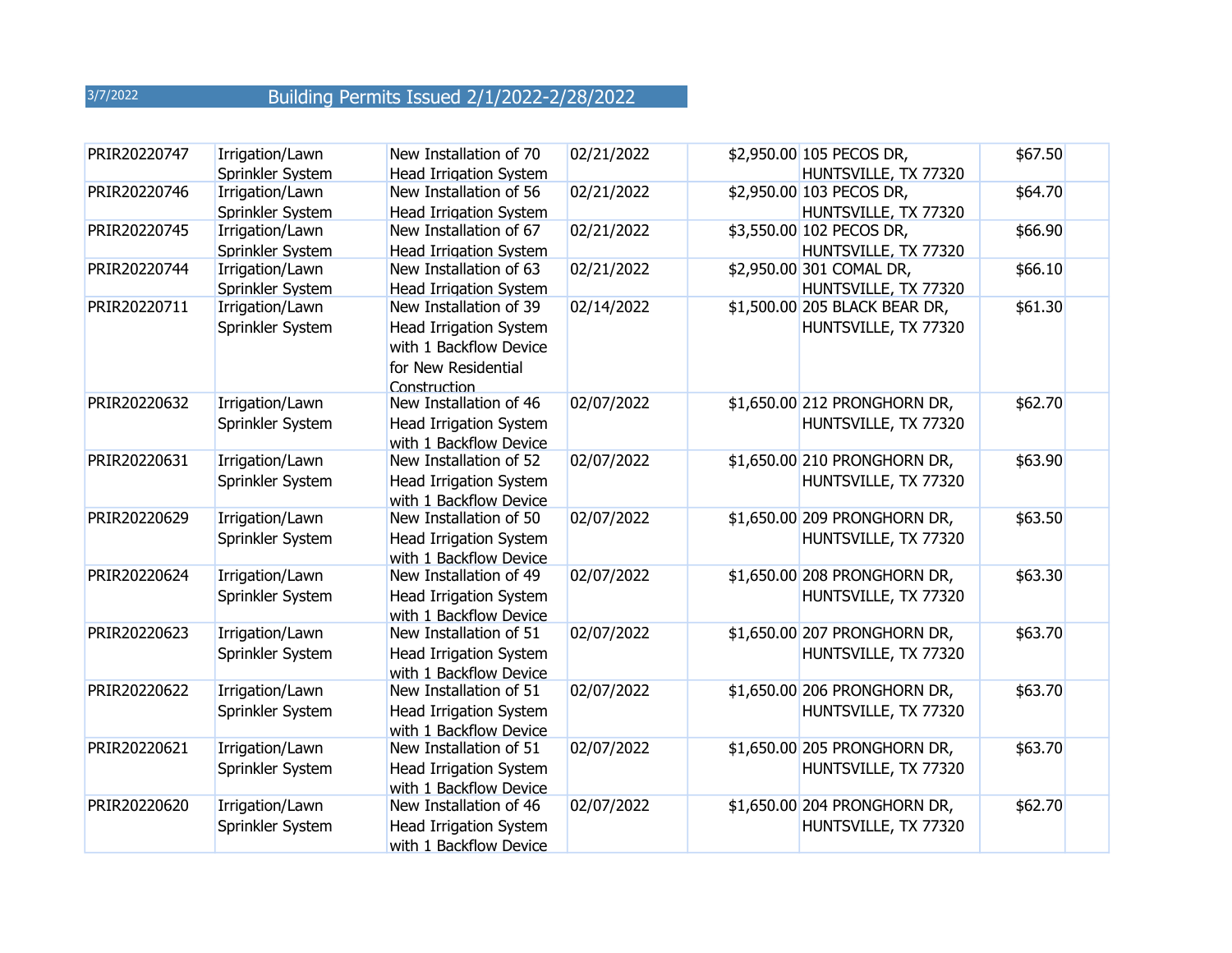| PRIR20220619 | Irrigation/Lawn<br>Sprinkler System | New Installation of 43<br>Head Irrigation System<br>with 1 Backflow Device | 02/07/2022 | \$1,650.00 203 PRONGHORN DR,<br>HUNTSVILLE, TX 77320   | \$62.10  |
|--------------|-------------------------------------|----------------------------------------------------------------------------|------------|--------------------------------------------------------|----------|
| PRIR20220617 | Irrigation/Lawn<br>Sprinkler System | New Installation of 60<br>Head Irrigation System<br>with 1 Backflow Device | 02/07/2022 | \$1,650.00 202 PRONGHORN DR,<br>HUNTSVILLE, TX 77320   | \$65.50  |
| PRIR20220612 | Irrigation/Lawn<br>Sprinkler System | New Installation of 65<br>Head Irrigation System<br>with 1 Backflow Device | 02/07/2022 | \$1,650.00 201 PRONGHORN DR,<br>HUNTSVILLE, TX 77320   | \$66.50  |
| PRIR20220414 | Irrigation/Lawn<br>Sprinkler System | Installation of New 51<br>head Irrigation System                           | 02/14/2022 | \$2,950.00 305 COMAL DR,<br>HUNTSVILLE, TX 77320       | \$63.70  |
| PRIR20220409 | Irrigation/Lawn<br>Sprinkler System | Installation of New 53<br><b>Head Irrigation System</b>                    | 02/14/2022 | \$2,350.00 303 COMAL DR,<br>HUNTSVILLE, TX 77320       | \$64.10  |
| PRFS20220729 | Fire Systems                        | New Installation of Fire<br>Alarm System                                   | 02/15/2022 | \$8,000.00 898 SH 19, HUNTSVILLE,<br><b>TX 77320</b>   | \$70.00  |
| PRFO20220943 | Foundation Only                     | Foundation Repair                                                          | 02/24/2022 | \$5,600.00 1485 RIVER OAKS DR,<br>HUNTSVILLE, TX 77340 | \$72.75  |
| PREL20221002 | Electrical                          | T-Pole, Rough In and<br>Service for New Single<br>Family Dwelling          | 02/25/2022 | \$0.00 103 BERING DR,<br>HUNTSVILLE, TX 77320          | \$110.00 |
| PREL20221001 | Electrical                          | T-Pole, Rough In &<br>Service for New Single<br>Family Dwelling            | 02/25/2022 | \$0.00 105 BERING DR,<br>HUNTSVILLE, TX 77320          | \$118.00 |
| PREL20221000 | Electrical                          | T-Pole, Rough In &<br>Service for New Single<br><b>Family Dwelling</b>     | 02/25/2022 | \$0.00 208 DEL MONTE DR,<br>HUNTSVILLE, TX 77320       | \$98.00  |
| PREL20220999 | Electrical                          | T-Pole, Rough In &<br>Service for New Single<br>Family Dwelling            | 02/25/2022 | \$0.00 210 DEL MONTE DR,<br>HUNTSVILLE, TX 77320       | \$118.00 |
| PREL20220985 | Electrical                          | T-Pole, Rough In &<br>Service for New Single<br>Family Dwelling            | 02/25/2022 | \$0.00 304 DEL MONTE DR,<br>HUNTSVILLE, TX 77320       | \$110.00 |
| PREL20220984 | Electrical                          | T-Pole, Rough In &<br>Service for New Single<br>Family Dwelling            | 02/25/2022 | \$0.00 101 BERING DR,<br>HUNTSVILLE, TX 77320          | \$138.00 |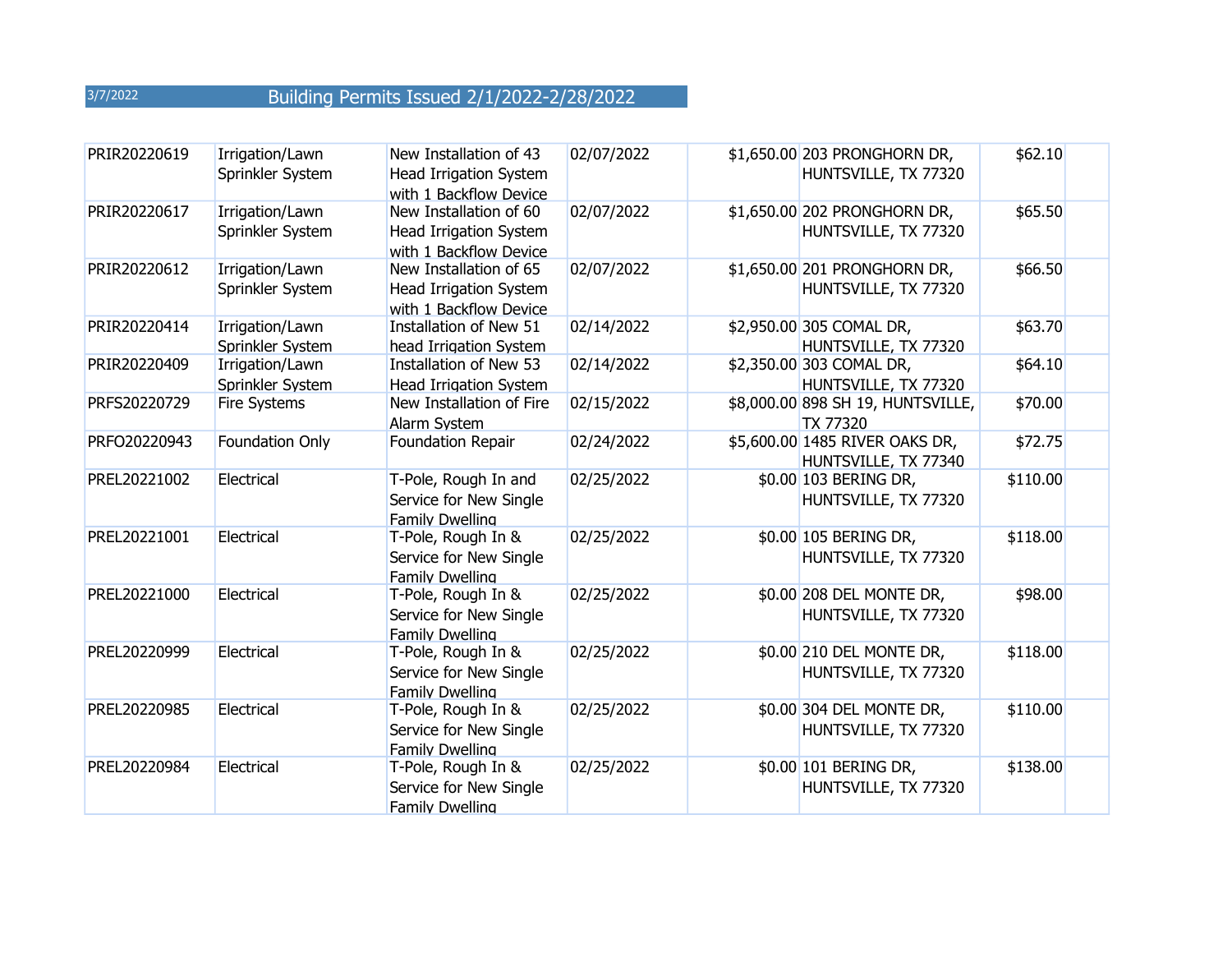| PREL20220942 | Electrical | T-Pole, Rough In &<br>Service for New Single<br>Family Dwelling | 02/24/2022 | \$0.00 1922 MOSLEY DR,<br>HUNTSVILLE, TX 77340 | \$90.00  |
|--------------|------------|-----------------------------------------------------------------|------------|------------------------------------------------|----------|
| PREL20220941 | Electrical | T-Pole, Rough In &<br>Service for New Single<br>Family Dwelling | 02/24/2022 | \$0.00 1920 MOSLEY DR,<br>HUNTSVILLE, TX 77340 | \$90.00  |
| PREL20220940 | Electrical | T-Pole, Rough In &<br>Service for New Single<br>Family Dwelling | 02/24/2022 | \$0.00 1916 MOSLEY DR,<br>HUNTSVILLE, TX 77340 | \$90.00  |
| PREL20220910 | Electrical | T-Pole, Rough In &<br>Service for New Single<br>Family Dwelling | 02/24/2022 | \$0.00 230 PECOS DR,<br>HUNTSVILLE, TX 77320   | \$102.00 |
| PREL20220909 | Electrical | T-Pole, Rough In &<br>Service for New Single<br>Family Dwelling | 02/24/2022 | \$0.00 228 PECOS DR,<br>HUNTSVILLE, TX 77320   | \$114.00 |
| PREL20220908 | Electrical | T-Pole, Rough In &<br>Service for New Single<br>Family Dwelling | 02/24/2022 | \$0.00 226 PECOS DR,<br>HUNTSVILLE, TX 77320   | \$94.00  |
| PREL20220907 | Electrical | T-Pole, Rough In &<br>Service for New Single<br>Family Dwelling | 02/24/2022 | \$0.00 224 PECOS DR,<br>HUNTSVILLE, TX 77320   | \$94.00  |
| PREL20220906 | Electrical | T-Pole, Rough In &<br>Service for New Single<br>Family Dwelling | 02/24/2022 | \$0.00 222 PECOS DR,<br>HUNTSVILLE, TX 77320   | \$102.00 |
| PREL20220905 | Electrical | T-Pole, Rough In &<br>Service for New Single<br>Family Dwelling | 02/24/2022 | \$0.00 220 PECOS DR,<br>HUNTSVILLE, TX 77320   | \$98.00  |
| PREL20220904 | Electrical | T-Pole, Rough In &<br>Service for New Single<br>Family Dwelling | 02/24/2022 | \$0.00 218 PECOS DR,<br>HUNTSVILLE, TX 77320   | \$82.00  |
| PREL20220903 | Electrical | T-Pole, Rough In &<br>Service for New Single<br>Family Dwelling | 02/24/2022 | \$0.00 216 PECOS DR,<br>HUNTSVILLE, TX 77320   | \$90.00  |
| PREL20220901 | Electrical | T-Pole, Rough In &<br>Service for New Single<br>Family Dwelling | 02/24/2022 | \$0.00 117 MOUFLON DR,<br>HUNTSVILLE, TX 77320 | \$94.00  |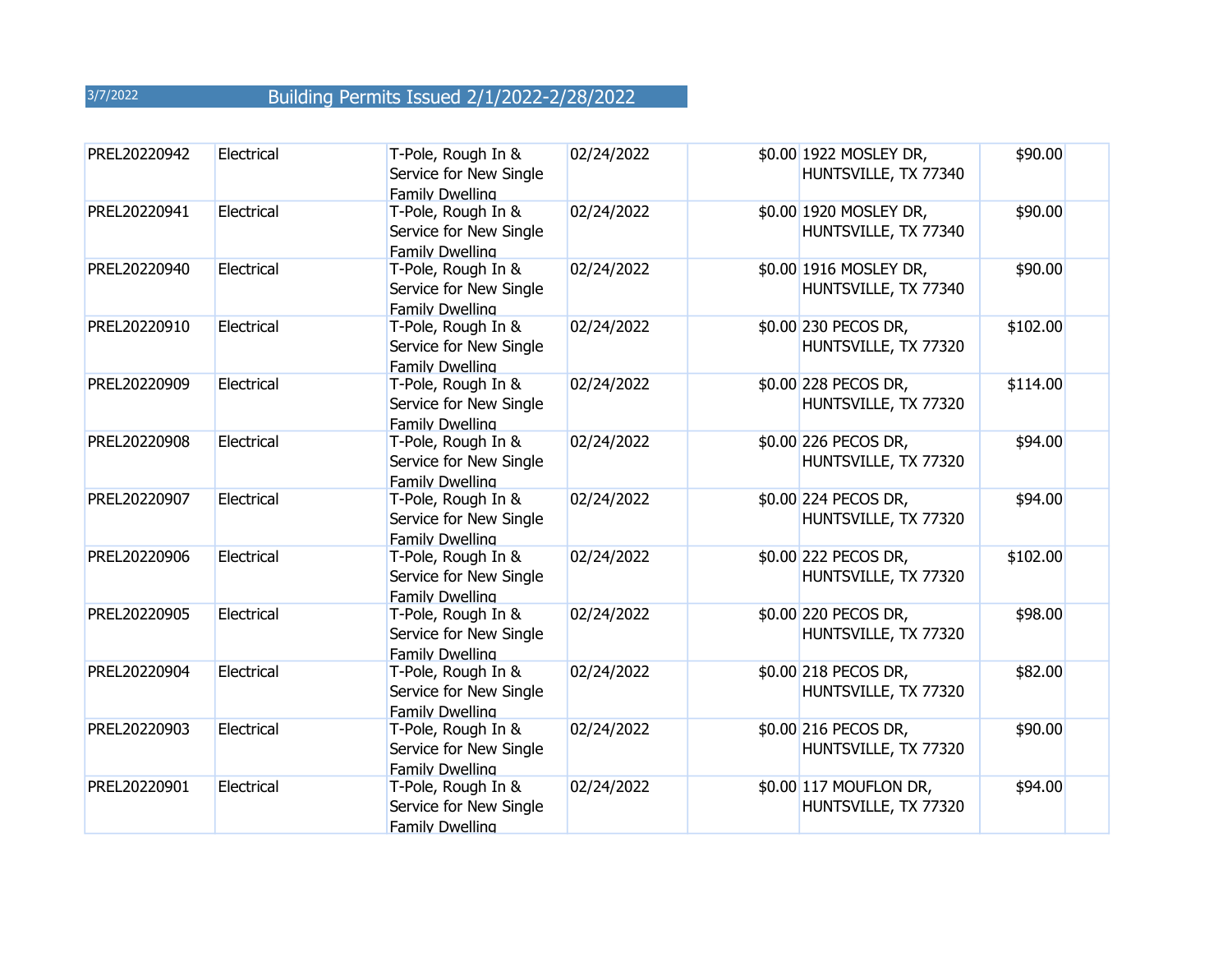| PREL20220900 | Electrical | T-Pole, Rough In &<br>Service for New Single<br>Family Dwelling               | 02/24/2022 | \$0.00 115 MOUFLON DR,<br>HUNTSVILLE, TX 77320         | \$110.00 |
|--------------|------------|-------------------------------------------------------------------------------|------------|--------------------------------------------------------|----------|
| PREL20220819 | Electrical | T-Pole, Rough In, &<br>Service for New Single<br><b>Family Dwelling</b>       | 02/18/2022 | \$0.00 206 DEL MONTE DR,<br>HUNTSVILLE, TX 77320       | \$110.00 |
| PREL20220818 | Electrical | T-Pole, Rough In, &<br>Service for New Single<br>Family Dwelling              | 02/18/2022 | \$0.00 116 AVALON DR,<br>HUNTSVILLE, TX 77320          | \$126.00 |
| PREL20220817 | Electrical | T-Pole, Rough In, &<br>Service for New Single<br>Family Dwelling              | 02/18/2022 | \$0.00 112 AVALON DR,<br>HUNTSVILLE, TX 77320          | \$138.00 |
| PREL20220816 | Electrical | T-Pole, Rough In, &<br>Service for New Single<br>Family Dwelling              | 02/18/2022 | \$0.00 104 AVALON DR,<br>HUNTSVILLE, TX 77320          | \$118.00 |
| PREL20220815 | Electrical | T-Pole, Rough In, &<br>Service for New Single<br>Family Dwelling              | 02/18/2022 | \$0.00 101 AVALON DR,<br>HUNTSVILLE, TX 77320          | \$98.00  |
| PREL20220814 | Electrical | T-Pole, Rough In, &<br>Service for New Single<br><b>Family Dwelling</b>       | 02/18/2022 | \$0.00 113 AVALON DR,<br>HUNTSVILLE, TX 77320          | \$134.00 |
| PREL20220754 | Electrical | Electrical Wiring for New<br><b>Construction of Single</b><br>Family Dwelling | 02/16/2022 | \$12,893.75 2124 GREENTREE DR,<br>HUNTSVILLE, TX 77340 | \$126.00 |
| PREL20220689 | Electrical | Rough In & Service for<br>New Single Family<br><b>Dwelling</b>                | 02/09/2022 | \$0.00 118 MOUFLON DR,<br>HUNTSVILLE, TX 77320         | \$114.00 |
| PREL20220688 | Electrical | Rough In & Service for<br>New Single Family<br><b>Dwelling</b>                | 02/09/2022 | \$0.00 116 MOUFLON DR,<br>HUNTSVILLE, TX 77320         | \$126.00 |
| PREL20220687 | Electrical | Rough In & Service for<br>New Single Family<br><b>Dwelling</b>                | 02/09/2022 | \$0.00 114 MOUFLON DR,<br>HUNTSVILLE, TX 77320         | \$118.00 |
| PREL20220686 | Electrical | Rough In & Service for<br>New Single Family<br><b>Dwelling</b>                | 02/09/2022 | \$0.00 112 MOUFLON DR,<br>HUNTSVILLE, TX 77320         | \$102.00 |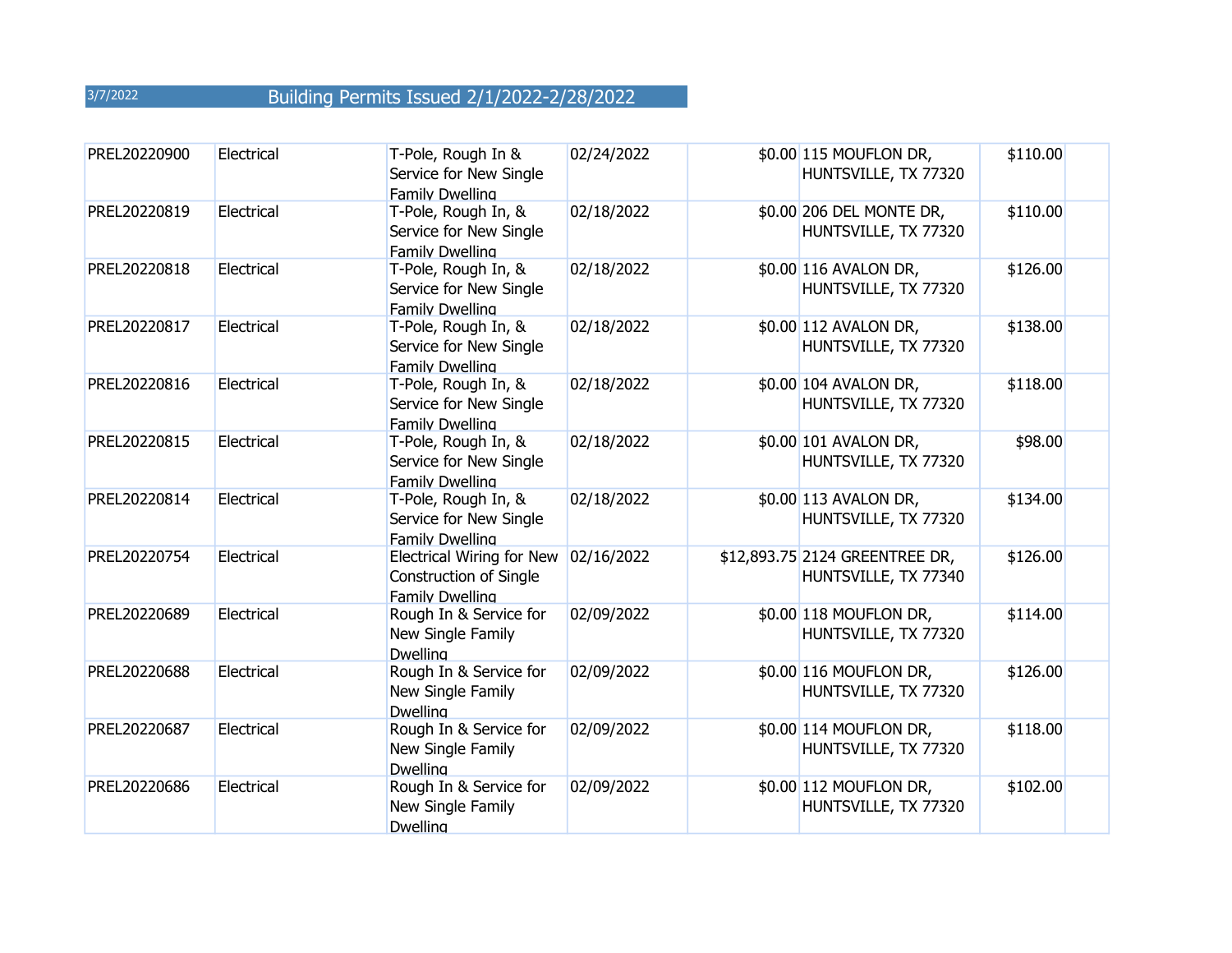| PREL20220685 | Electrical | Rough in & Service for<br>New Single Family<br><b>Dwelling</b>                              | 02/09/2022 | \$0.00 110 MOUFLON DR,<br>HUNTSVILLE, TX 77320          | \$114.00 |
|--------------|------------|---------------------------------------------------------------------------------------------|------------|---------------------------------------------------------|----------|
| PREL20220683 | Electrical | Rough In & Service for<br>New Single Family<br><b>Dwelling</b>                              | 02/09/2022 | \$0.00 108 MOUFLON DR,<br>HUNTSVILLE, TX 77320          | \$114.00 |
| PREL20220641 | Electrical | Rough In & Service for<br>New Single Family<br><b>Dwelling</b>                              | 02/02/2022 | \$0.00 214 PECOS DR,<br>HUNTSVILLE, TX 77320            | \$114.00 |
| PREL20220640 | Electrical | Rough In & Service for<br>New Single Family<br><b>Dwelling</b>                              | 02/02/2022 | \$0.00 212 PECOS DR,<br>HUNTSVILLE, TX 77320            | \$126.00 |
| PREL20220639 | Electrical | Rough In & Service for<br>New Single Family<br><b>Dwelling</b>                              | 02/02/2022 | \$0.00 210 PECOS DR,<br>HUNTSVILLE, TX 77320            | \$118.00 |
| PREL20220638 | Electrical | Rough In & Service for<br>New Single Family<br><b>Dwelling</b>                              | 02/02/2022 | \$0.00 208 PECOS DR,<br>HUNTSVILLE, TX 77320            | \$90.00  |
| PREL20220637 | Electrical | Rough In & Service for<br>New Single Family<br><b>Dwelling</b>                              | 02/02/2022 | \$0.00 206 PECOS DR,<br>HUNTSVILLE, TX 77320            | \$118.00 |
| PREL20220601 | Electrical | <b>Install Electrical Wiring</b><br>and Fixtures for New<br><b>Residential Construction</b> | 02/04/2022 | \$10,772.00 2112 WHEATSTONE DR,<br>HUNTSVILLE, TX 77340 | \$106.00 |
| PREL20220600 | Electrical | <b>Install Electrical for New</b><br><b>Residential Construction</b>                        | 02/04/2022 | \$12,120.00 2116 WHEATSTONE DR,<br>HUNTSVILLE, TX 77340 | \$122.00 |
| PREL20220593 | Electrical | <b>Install Electrical for New</b><br><b>Residential Construction</b>                        | 02/02/2022 | \$12,120.00 2144 GREENTREE DR,<br>HUNTSVILLE, TX 77340  | \$122.00 |
| PRDV20220996 | Driveway   | Replacement of Existing<br>Residential Driveway                                             | 02/28/2022 | \$0.00 1817 ROLLINGWOOD<br>DR, HUNTSVILLE, TX<br>77340  | \$35.00  |
| PRDV20220993 | Driveway   | Additional Driveway for<br><b>Existing Single Family</b><br><b>Dwelling</b>                 | 02/25/2022 | \$0.00 1803 DEVONSHIRE,<br>HUNTSVILLE, TX 77340         | \$35.00  |